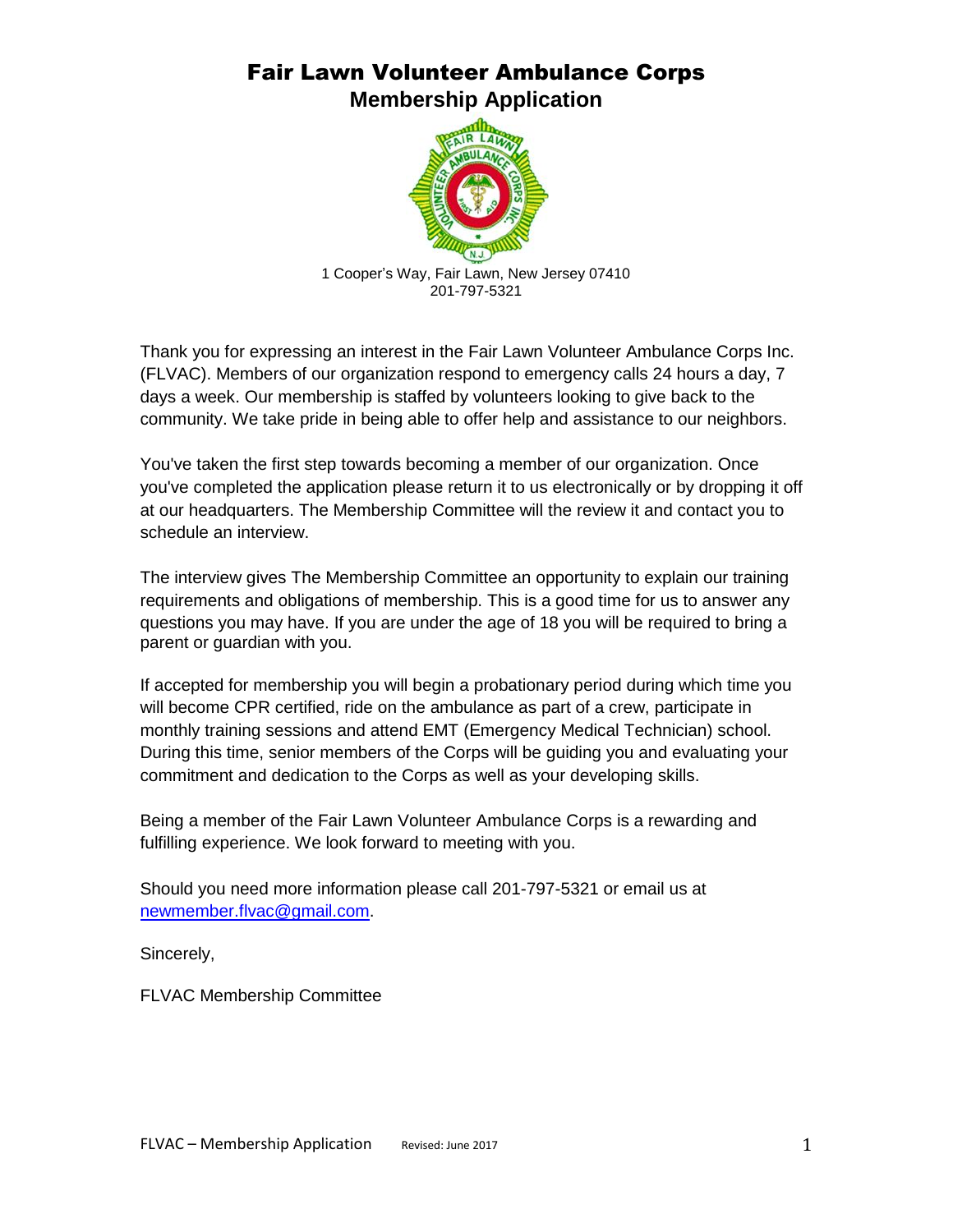## Fair Lawn Volunteer Ambulance Corps **Membership Application**



## **□** Probationary Member **□** Cadet Member (16 and 17 yrs. old)

### **Personal Information**

|                                                                                                         |                                                                                           | <b>Emergency Contact</b>                                                                            |                                                                                                      |
|---------------------------------------------------------------------------------------------------------|-------------------------------------------------------------------------------------------|-----------------------------------------------------------------------------------------------------|------------------------------------------------------------------------------------------------------|
|                                                                                                         |                                                                                           |                                                                                                     |                                                                                                      |
|                                                                                                         |                                                                                           |                                                                                                     |                                                                                                      |
|                                                                                                         |                                                                                           |                                                                                                     |                                                                                                      |
|                                                                                                         |                                                                                           |                                                                                                     |                                                                                                      |
|                                                                                                         |                                                                                           | <b>Skills/Experience</b>                                                                            |                                                                                                      |
| $\Box$ First Aid / EMS<br>$\Box$ ICS<br>$\Box$ Medical Terms<br>$\Box$ Fundraising<br>$\Box$ Leadership | $\Box$ Grants<br>$\Box$ WMD<br>$\Box$ Nursing<br>$\Box$ MS Office<br>$\Box$ Goal Oriented | $\Box$ Fire Fighter<br>$\Box$ HAZMAT<br>$\Box$ MICU<br>$\Box$ Typing<br>$\square$ Detailed Oriented | $\Box$ Law Enforcement<br>$\Box$ HAZCOM<br>$\Box$ Transport<br>$\Box$ PC Repair<br>$\Box$ Web Design |
|                                                                                                         |                                                                                           | Please list any additional skills you have along with the areas you are interested in               |                                                                                                      |

st any additional skills you have along with the areas you are interested helping our organization with: \_\_\_\_\_\_\_\_\_\_\_\_\_\_\_\_\_\_\_\_\_\_\_\_\_\_\_\_\_\_\_\_\_\_\_\_\_\_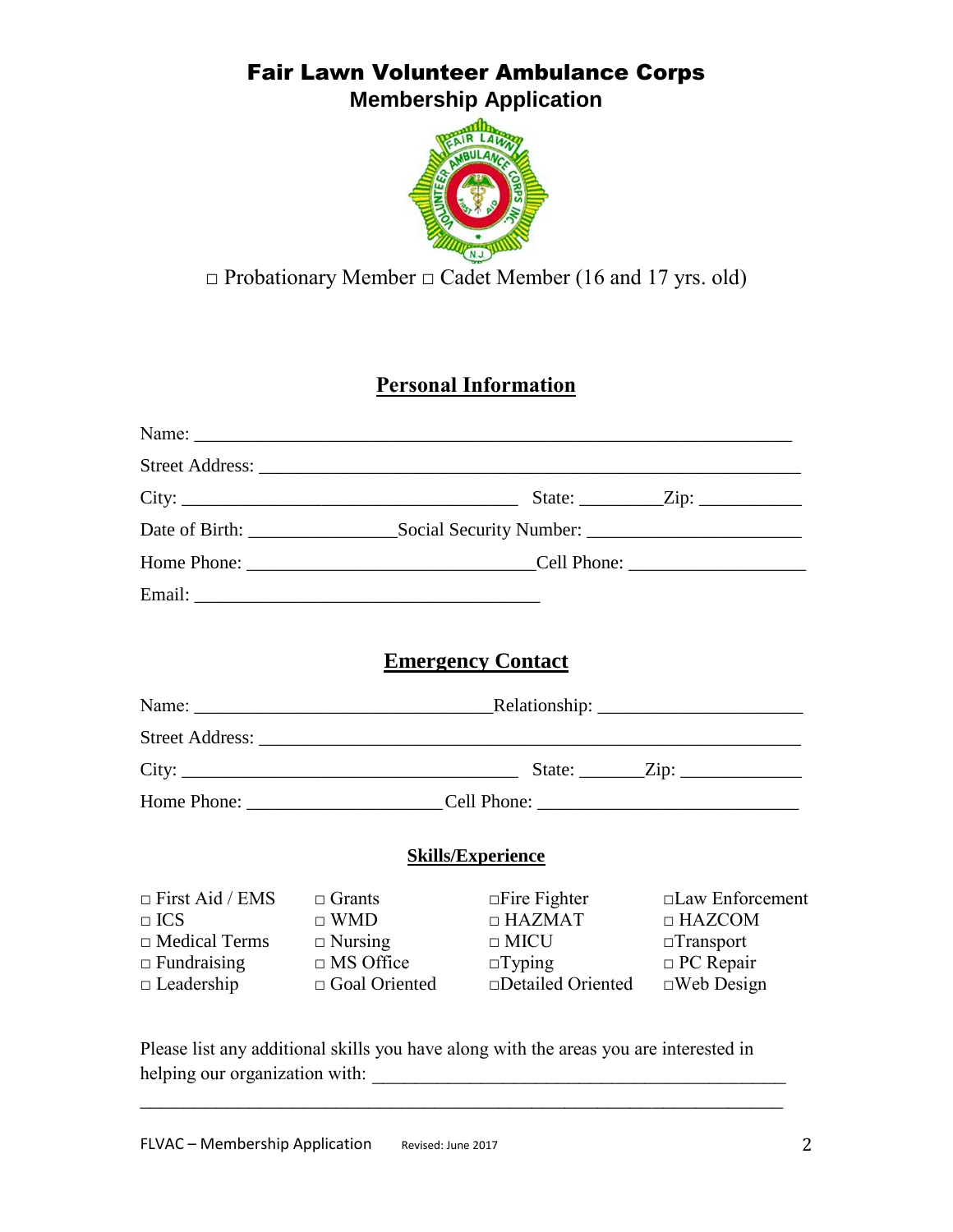**Membership Application**



#### **Work / Volunteer History (List most current first)**

| May we contact this employer? $\Box$ Yes $\Box$ No Work Phone: $\_\_\_\_\_\_\_\_\_\_\_\_\_\_\_\_\_\_\_\_\_\_\_\_\_\_\_\_\_\_$ |  |
|-------------------------------------------------------------------------------------------------------------------------------|--|
|                                                                                                                               |  |
|                                                                                                                               |  |
|                                                                                                                               |  |
| Have you ever been a member of an ambulance service? $\Box$ Yes $\Box$ No                                                     |  |
|                                                                                                                               |  |
|                                                                                                                               |  |
|                                                                                                                               |  |
| Personal Reference (Not family Member): Name and phone: ________________________                                              |  |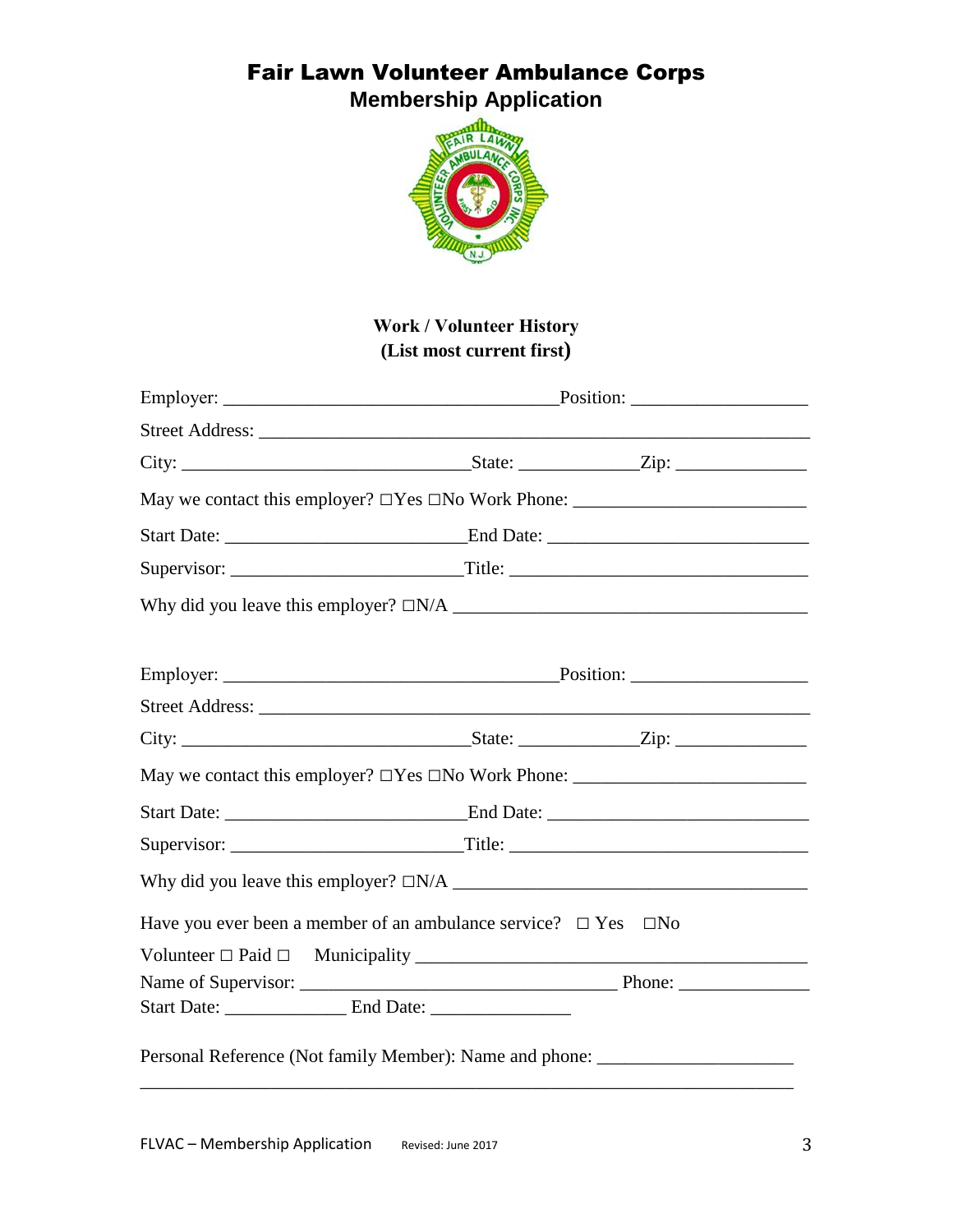**Membership Application**



## **Certification / Licenses**

(Please provide copies)

| Driver's License: □No □Yes          | License Number:       |
|-------------------------------------|-----------------------|
|                                     |                       |
| <b>CPR:</b><br>$\Box$ No $\Box$ Yes |                       |
|                                     | Expiration Date: 1988 |
| EMT:<br>$\Box$ No $\Box$ Yes        | State ID Number:      |
|                                     | Expiration Date:      |
|                                     |                       |
|                                     |                       |
|                                     |                       |
|                                     |                       |
|                                     |                       |
|                                     |                       |
|                                     |                       |
|                                     |                       |
|                                     |                       |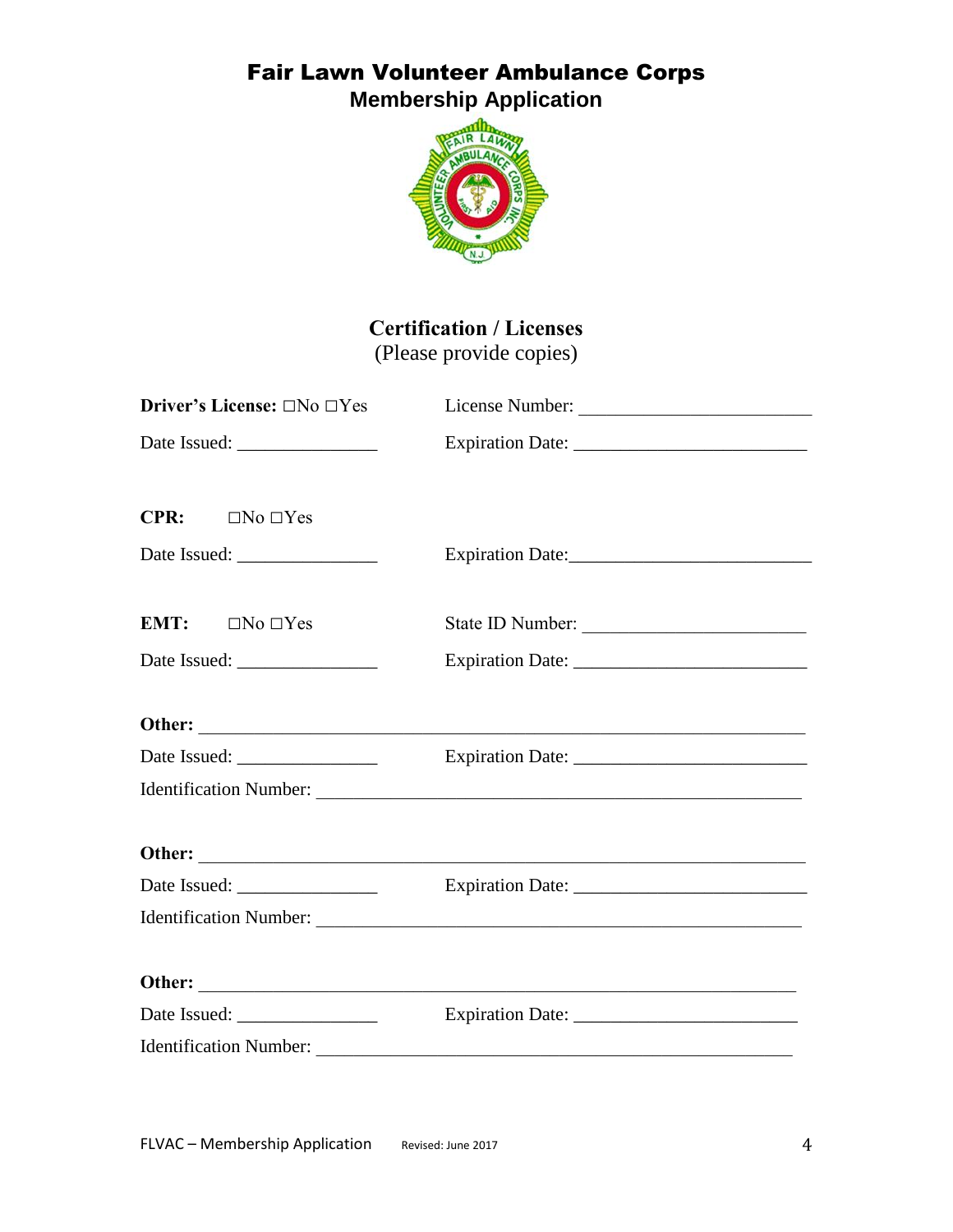**Membership Application** 



## **Background Information**

**Type of driving experience:**  $\Box$ Car  $\Box$ Van  $\Box$ Box Truck  $\Box$ Type 1 Ambulance  $\Box$ Type 2 Ambulance  $\Box$ Type 3 Ambulance  $\Box$ Other:

Have any of your certifications or licenses ever been revoked?  $\square$ No  $\square$ Yes: (Explain below)

Have you ever been arrested and/or convicted of a crime?  $\Box$ No  $\Box$ Yes: (Explain below)

 $\Box$  Reckless Driving

| $\Box$ Speeding |  |
|-----------------|--|
| $\Box$ DUI/DWI  |  |

| Date(s): |  |  |
|----------|--|--|
| Date(s): |  |  |
| Date(s): |  |  |

Explanation: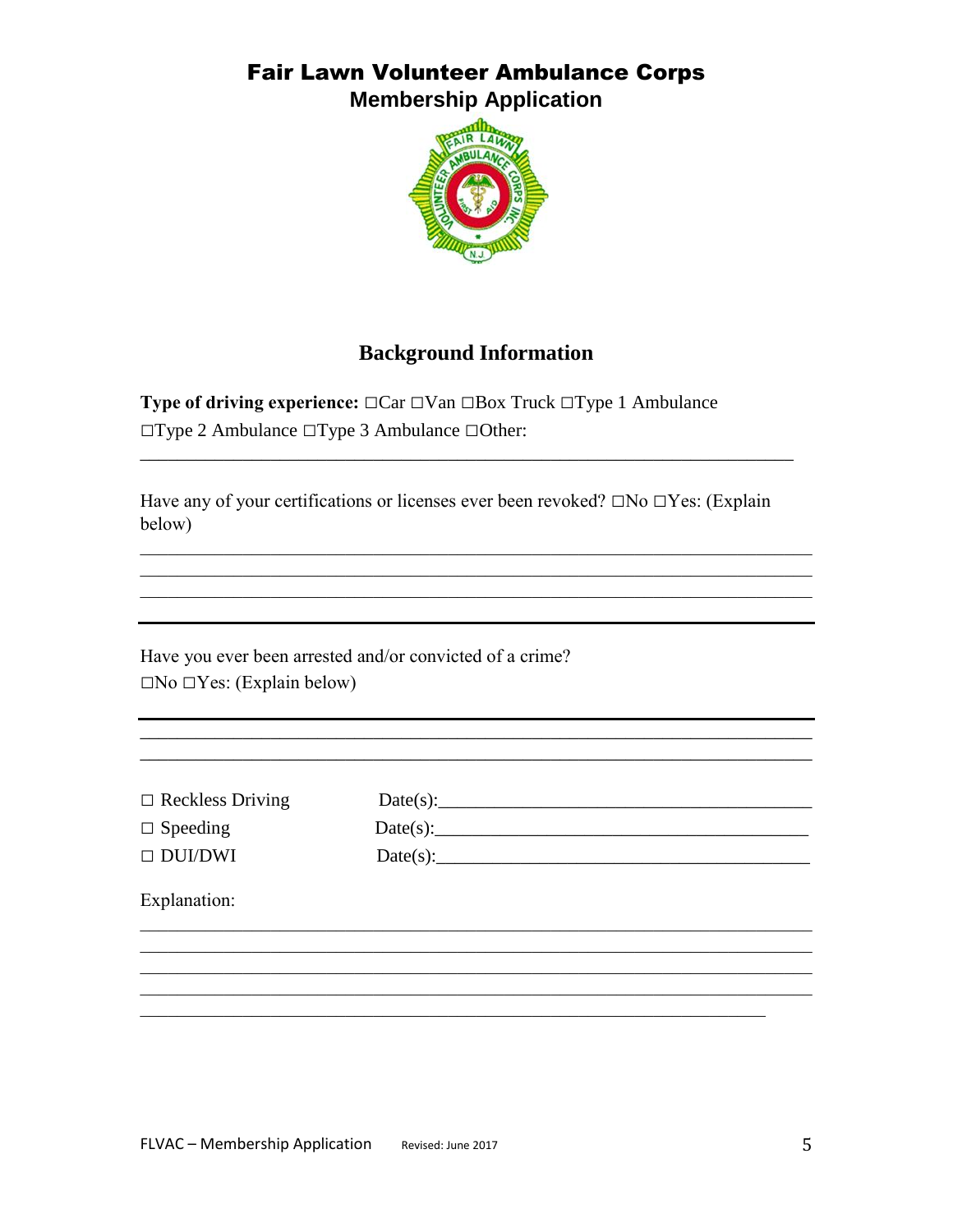**Membership Application**



## **Availability**

**Times available for Training / Duty:**

| Sunday    | Yes        | No.            | Hours: $\_\_$          |
|-----------|------------|----------------|------------------------|
| Monday    | Yes        | No.            |                        |
| Tuesday   | Yes        | N <sub>0</sub> |                        |
| Wednesday | Yes        | N <sub>0</sub> | Hours:                 |
| Thursday  | Yes        | N <sub>0</sub> | Hours: $\frac{\ }{\ }$ |
| Friday    | Yes        | N <sub>0</sub> |                        |
| Saturday  | <b>Yes</b> | No             | Hours:                 |

Please list any restrictions that may or will affect your availability for volunteer work:

#### **I fully understand that submission of this application does not guarantee membership in the Fair Lawn Volunteer Ambulance Corps, Inc.**

 $\mathcal{L}_\text{max}$  , and the contribution of the contribution of the contribution of the contribution of the contribution of the contribution of the contribution of the contribution of the contribution of the contribution of t  $\mathcal{L}_\text{max}$  and  $\mathcal{L}_\text{max}$  and  $\mathcal{L}_\text{max}$  and  $\mathcal{L}_\text{max}$  and  $\mathcal{L}_\text{max}$  and  $\mathcal{L}_\text{max}$ 

**I certify that the statements made herein are the truth, and I do authorize the Fair Lawn Volunteer Ambulance Corps or its agents or designees to conduct such investigations as deemed necessary.**

**Signature: \_\_\_\_\_\_\_\_\_\_\_\_\_\_\_\_\_\_\_\_\_\_\_\_\_\_\_\_\_\_\_Date: \_\_\_\_\_\_\_\_\_\_\_\_\_**

#### ADMINISTRATIVE USE ONLY

| <b>Committee Members Present At Interview:</b> |  |  |  |
|------------------------------------------------|--|--|--|
|                                                |  |  |  |
| Entered By:                                    |  |  |  |